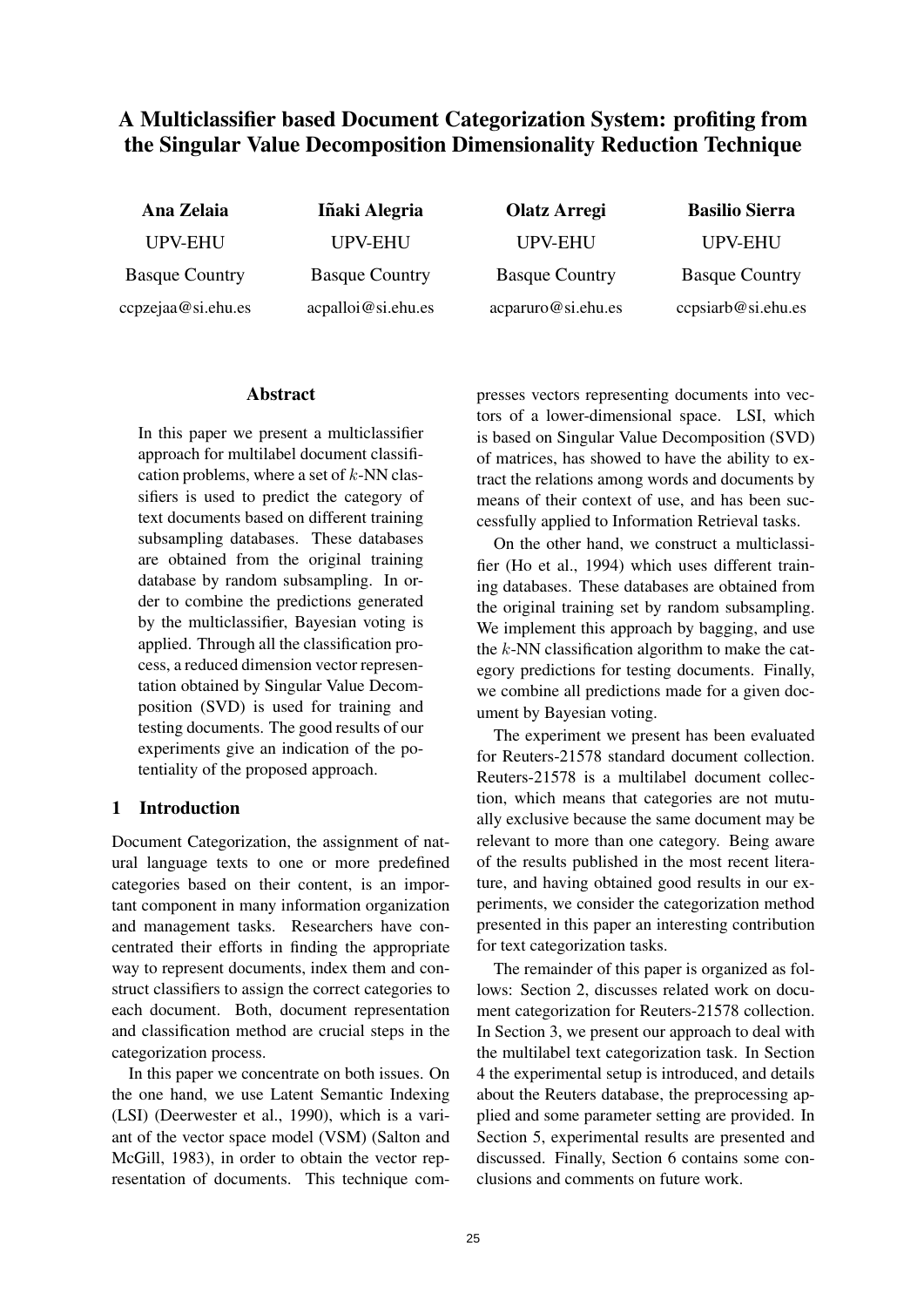## 2 Related Work

As previously mentioned in the introduction, text categorization consists in assigning predefined categories to text documents. In the past two decades, document categorization has received much attention and a considerable number of machine learning based approaches have been proposed. A good tutorial on the state-of-the-art of document categorization techniques can be found in (Sebastiani, 2002).

In the document categorization task we can find two cases; (1) the multilabel case, which means that categories are not mutually exclusive, because the same document may be relevant to more than one category (1 to  $m$  category labels may be assigned to the same document, being  $m$  the total number of predefined categories), and (2) the single-label case, where exactly one category is assigned to each document. While most machine learning systems are designated to handle multiclass data<sup>1</sup>, much less common are systems that can handle multilabel data.

For experimentation purposes, there are standard document collections available in the public domain that can be used for document categorization. The most widely used is Reuters-21578 collection, which is a multiclass (135 categories) and multilabel (the mean number of categories assigned to a document is 1.2) dataset. Many experiments have been carried out for the Reuters collection. However, they have been performed in different experimental conditions. This makes results difficult to compare among them. In fact, effectiveness results can only be compared between studies that use the same training and testing sets. In order to lead researchers to use the same training/testing divisions, the Reuters documents have been specifically tagged, and researchers are encouraged to use one of those divisions. In our experiment we use the "ModApte" split (Lewis, 2004).

In this section, we analize the category subsets, evaluation measures and results obtained in the past and in the recent years for Reuters-21578 ModApte split.

#### 2.1 Category subsets

Concerning the evaluation of the classification system, we restrict our attention to the TOPICS group of categories that labels Reuters dataset, which contains 135 categories. However, many categories appear in no document and consequently, and because inductive based learning classifiers learn from training examples, these categories are not usually considered at evaluation time. The most widely used subsets are the following:

- Top-10: It is the set of the 10 categories which have the highest number of documents in the training set.
- R(90): It is the set of 90 categories which have at least one document in the training set and one in the testing set.
- $R(115)$ : It is the set of 115 categories which have at least one document in the training set.

In order to analyze the relative hardness of the three category subsets, a very recent paper has been published by Debole and Sebastiani (Debole and Sebastiani, 2005) where a systematic, comparative experimental study has been carried out.

The results of the classification system we propose are evaluated according to these three category subsets.

#### 2.2 Evaluation measures

The evaluation of a text categorization system is usually done experimentally, by measuring the effectiveness, i.e. average correctness of the categorization. In binary text categorization, two known statistics are widely used to measure this effectiveness: precision and recall. Precision (Prec) is the percentage of documents correctly classified into a given category, and recall (Rec) is the percentage of documents belonging to a given category that are indeed classified into it.

In general, there is a trade-off between precision and recall. Thus, a classifier is usually evaluated by means of a measure which combines precision and recall. Various such measures have been proposed. The breakeven point, the value at which precision equals recall, has been frequently used during the past decade. However, it has been recently criticized by its proposer ((Sebastiani, 2002) footnote 19). Nowadays, the  $F_1$  score is more frequently used. The  $F_1$  score combines recall and precision with an equal weight in the following way:

$$
F_1 = \frac{2 \cdot \text{Prec} \cdot \text{Rec}}{\text{Prec} + \text{Rec}}
$$

<sup>&</sup>lt;sup>1</sup>Categorization problems where there are more than two possible categories.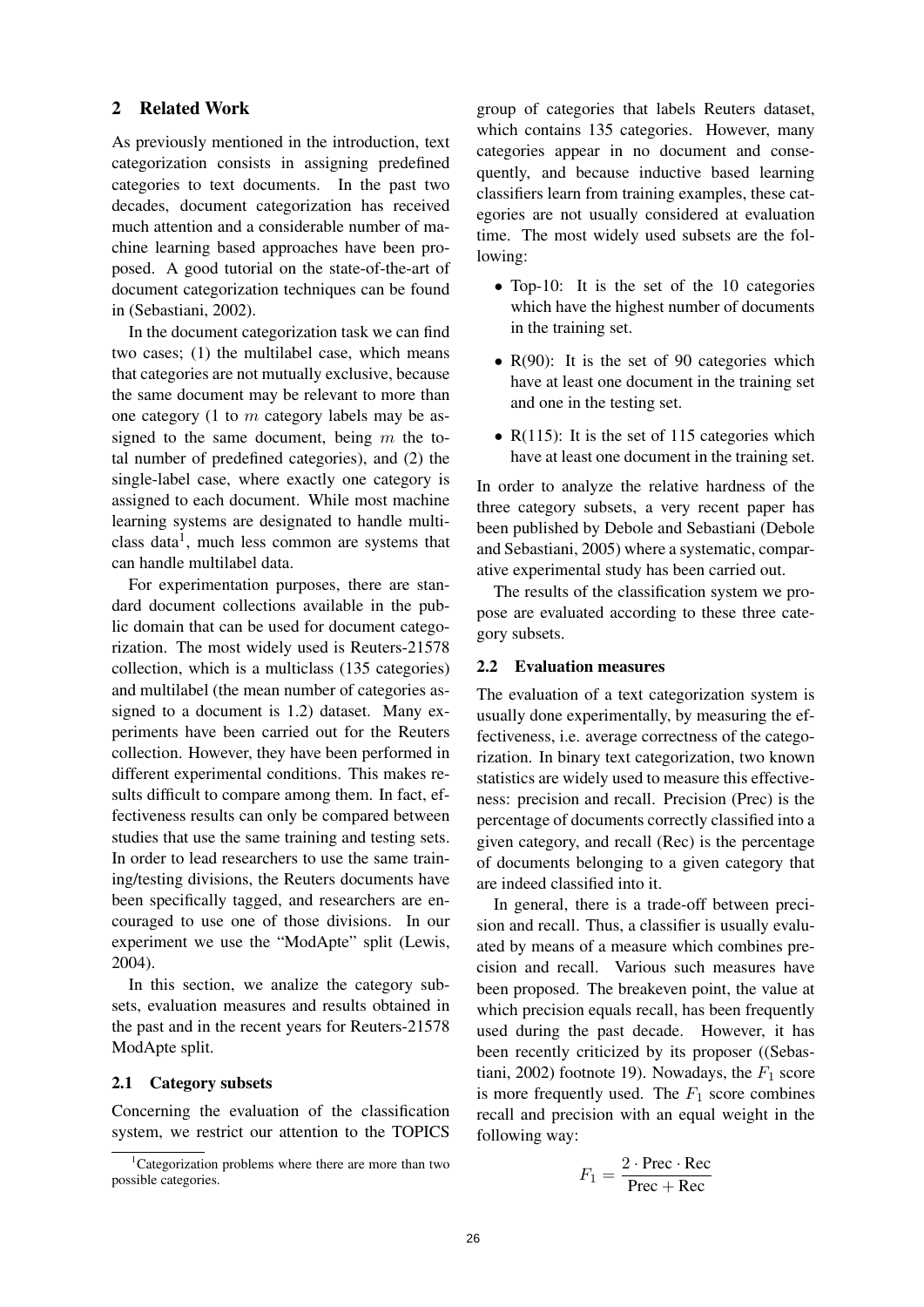Since precision and recall are defined only for binary classification tasks, for multiclass problems results need to be averaged to get a single performance value. This will be done using *microav*eraging and macroaveraging. In microaveraging, which is calculated by globally summing over all individual cases, categories count proportionally to the number of their positive testing examples. In macroaveraging, which is calculated by averaging over the results of the different categories, all categories count the same. See (Debole and Sebastiani, 2005; Yang, 1999) for more detailed explanation of the evaluation measures mentioned above.

## 2.3 Comparative Results

Sebastiani (Sebastiani, 2002) presents a table where lists results of experiments for various training/testing divisions of Reuters. Although we are aware that the results listed are microaveraged breakeven point measures, and consequently, are not directly comparable to the ones we present in this paper,  $F_1$ , we want to remark some of them. In Table 1 we summarize the best results reported for the ModApte split listed by Sebastiani.

| Results reported by   | R(90) | Top- $10$ |
|-----------------------|-------|-----------|
| (Joachims, 1998)      | 86.4  |           |
| (Dumais et al., 1998) | 87.0  | 92.0      |
| (Weiss et.al., 1999)  | 87.8  |           |

Table 1: Microaveraged breakeven point results reported by Sebastiani for the Reuters-21578 ModApte split.

In Table 2 we include some more recent results, evaluated according to the microaveraged  $F_1$  score. For R(115) there is also a good result,  $F_1 = 87.2$ , obtained by (Zhang and Oles, 2001)<sup>2</sup>.

## 3 Proposed Approach

In this paper we propose a multiclassifier based document categorization system. Documents in the training and testing sets are represented in a reduced dimensional vector space. Different training databases are generated from the original train-

| Results reported by             |             | $R(90)$ Top-10 |
|---------------------------------|-------------|----------------|
| (Gao et al., 2003)              |             | 88.42 93.07    |
| (Kim et al., 2005)              | 87.11 92.21 |                |
| (Gliozzo and Strapparava, 2005) |             | 92.80          |

Table 2:  $F_1$  results reported for the Reuters-21578 ModApte split.

ing dataset in order to construct the multiclassifier. We use the  $k$ -NN classification algorithm, which according to each training database makes a prediction for testing documents. Finally, a Bayesian voting scheme is used in order to definitively assign category labels to testing documents.

In the rest of this section we make a brief review of the SVD dimensionality reduction technique, the k-NN algorithm and the combination of classifiers used.

## 3.1 The SVD Dimensionality Reduction **Technique**

The classical Vector Space Model (VSM) has been successfully employed to represent documents in text categorization tasks. The newer method of Latent Semantic Indexing (LSI)<sup>3</sup> (Deerwester et al., 1990) is a variant of the VSM in which documents are represented in a lower dimensional space created from the input training dataset. It is based on the assumption that there is some underlying latent semantic structure in the termdocument matrix that is corrupted by the wide variety of words used in documents. This is referred to as the problem of polysemy and synonymy. The basic idea is that if two document vectors represent two very similar topics, many words will co-occur on them, and they will have very close semantic structures after dimension reduction.

The SVD technique used by LSI consists in factoring term-document matrix M into the product of three matrices,  $M = U\Sigma V^T$  where  $\Sigma$  is a diagonal matrix of singular values in non-increasing order, and  $U$  and  $V$  are orthogonal matrices of singular vectors (term and document vectors, respectively). Matrix  $M$  can be approximated by a lower rank  $M_p$  which is calculated by using the p largest singular values of  $M$ . This operation is called dimensionality reduction, and the p-dimensional

 $2$ Actually, this result is obtained for 118 categories which correspond to the 115 mentioned before and three more categories which have testing documents but no training document assigned.

<sup>3</sup> http://lsi.research.telcordia.com,

http://www.cs.utk.edu/∼lsi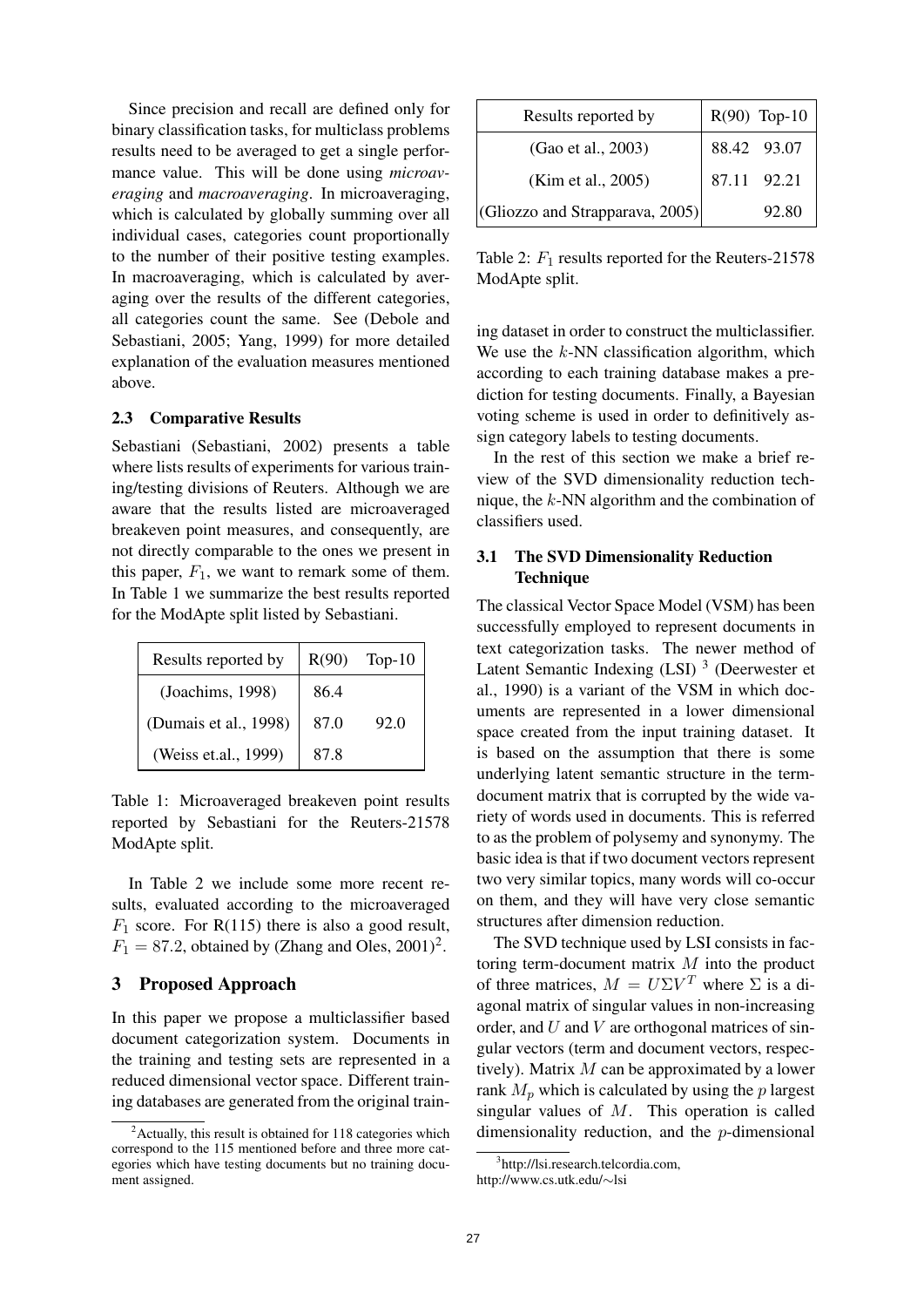space to which document vectors are projected is called the reduced space. Choosing the right dimension  $p$  is required for successful application of the LSI/SVD technique. However, since there is no theoretical optimum value for it, potentially expensive experimentation may be required to determine it (Berry and Browne, 1999).

For document categorization purposes (Dumais, 2004), the testing document  $q$  is also projected to the *p*-dimensional space,  $q_p = q^T U_p \Sigma_p^{-1}$  $_p^{-1}$ , and the cosine is usually calculated to measure the semantic similarity between training and testing document vectors.

In Figure 1 we can see an ilustration of the document vector projection. Documents in the training collection are represented by using the termdocument matrix M, and each one of the documents is represented by a vector in the  $\mathbb{R}^m$  vector space like in the traditional vector space model (VSM) scheme. Afterwards, the dimension  $p$  is selected, and by applying SVD vectors are projected to the reduced space. Documents in the testing collection will also be projected to the same reduced space.



Figure 1: Vectors in the VSM are projected to the reduced space by using SVD.

## 3.2 The  $k$  nearest neighbor classification algorithm  $(k-NN)$

k-NN is a distance based classification approach. According to this approach, given an arbitrary testing document, the  $k$ -NN classifier ranks its nearest neighbors among the training documents, and uses the categories of the  $k$  top-ranking neighbors to predict the categories of the testing document (Dasarathy, 1991). In this paper, the training and

testing documents are represented as reduced dimensional vectors in the lower dimensional space, and in order to find the nearest neighbors of a given document, we calculate the cosine similarity measure.

In Figure 2 an ilustration of this phase can be seen, where some training documents and a testing document q are projected in the  $\mathbb{R}^p$  reduced space. The nearest to the  $q_p$  testing document are considered to be the vectors which have the smallest angle with  $q_p$ . According to the category labels of the nearest documents, a category label prediction,  $c$ , will be made for testing document  $q$ .



Figure 2: The k-NN classifier is applied to  $q_p$  testing document and c category label is predicted.

We have decided to use the  $k$ -NN classifier because it has been found that on the Reuters-21578 database it performs best among the conventional methods (Joachims, 1998; Yang, 1999) and because we have obtained good results in our previous work on text categorization for documents written in Basque, a highly inflected language (Zelaia et al.,  $2005$ ). Besides, the k-NN classification algorithm can be easily adapted to multilabel categorization problems such as Reuters.

#### 3.3 Combination of classifiers

The combination of multiple classifiers has been intensively studied with the aim of improving the accuracy of individual components (Ho et al., 1994). Two widely used techniques to implement this approach are bagging (Breiman, 1996), that uses more than one model of the same paradigm; and boosting (Freund and Schapire, 1999), in which a different weight is given to different training examples looking for a better accuracy.

In our experiment we have decided to construct a multiclassifier via bagging. In bagging, a set of training databases  $TD_i$  is generated by selecting n training examples drawn randomly with replacement from the original training database  $TD$  of n examples. When a set of  $n_1$  training examples,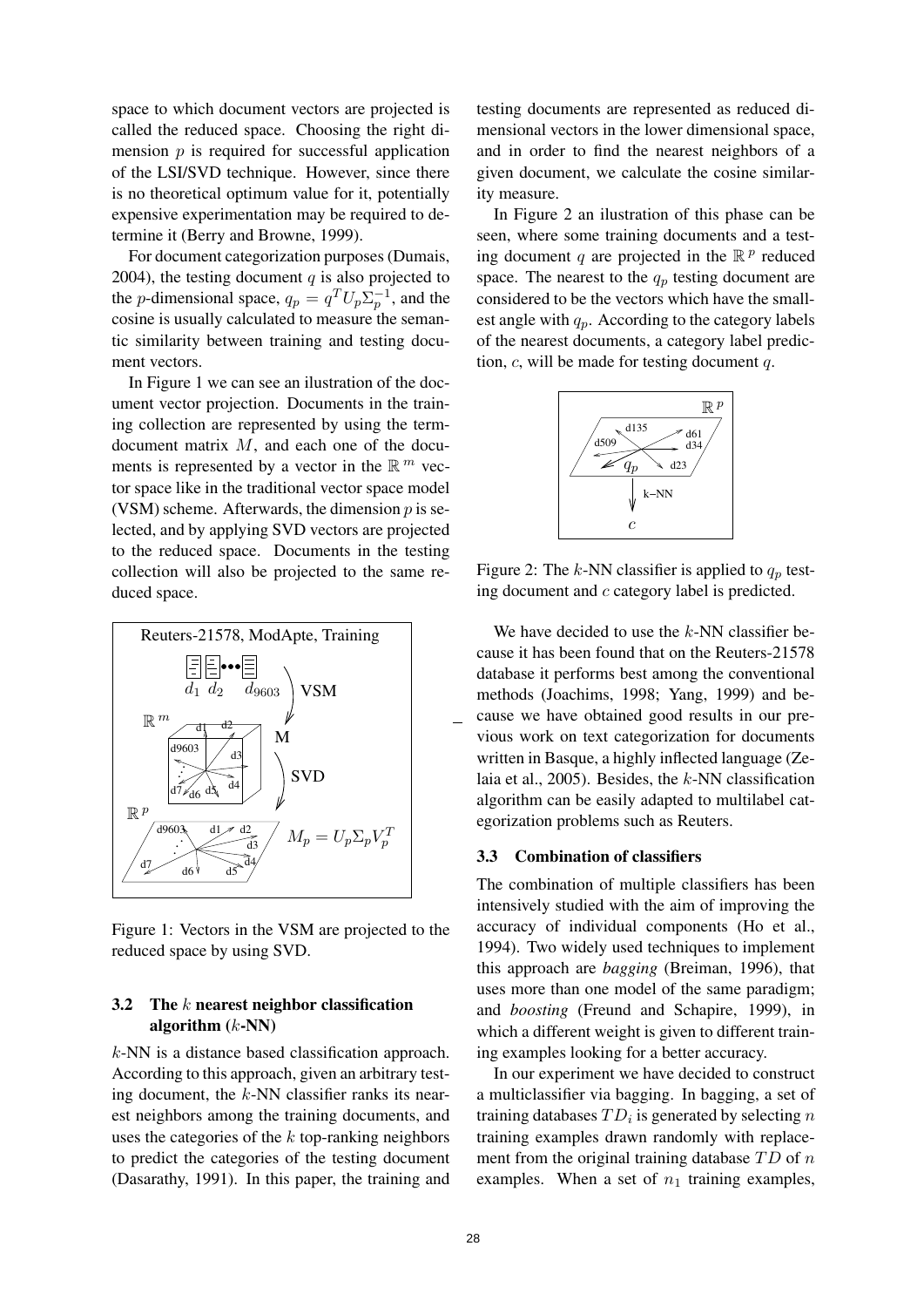$n_1 < n$ , is chosen from the original training collection, the bagging is said to be applied by random subsampling. This is the approach used in our work. The  $n_1$  parameter has been selected via tuning. In Section 4.3 the selection will be explained in a more extended way.

According to the random subsampling, given a testing document  $q$ , the classifier will make a label prediction  $c^i$  based on each one of the training databases  $TD_i$ . One way to combine the predictions is by Bayesian voting (Dietterich, 1998), where a confidence value  $cv_{c_j}^i$  is calculated for each training database  $TD_i$  and category  $c_j$  to be predicted. These confidence values have been calculated based on the original training collection. Confidence values are summed by category. The category  $c_i$  that gets the highest value is finally proposed as a prediction for the testing document.

In Figure 3 an ilustration of the whole experiment can be seen. First, vectors in the VSM are projected to the reduced space by using SVD. Next, random subsampling is applied to the training database  $TD$  to obtain different training databases  $TD_i$ . Afterwards the k-NN classifier is applied for each  $TD_i$  to make category label predictions. Finally, Bayesian voting is used to combine predictions, and  $c_j$ , and in some cases  $c_k$  as well, will be the final category label prediction of the categorization system for testing document  $q$ . In Section 4.3 the cases when a second category label prediction  $c_k$  is given are explained.



Figure 3: Proposed approach for multilabel document categorization tasks.

## 4 Experimental Setup

The aim of this section is to describe the document collection used in our experiment and to give an

account of the preprocessing techniques and parameter settings we have applied.

When machine learning and other approaches are applied to text categorization problems, a common technique has been to decompose the multiclass problem into multiple, independent binary classification problems. In this paper, we adopt a different approach. We will be primarily interested in a classifier which produces a ranking of possible labels for a given document, with the hope that the appropriate labels will appear at the top of the ranking.

#### 4.1 Document Collection

As previously mentioned, the experiment reported in this paper has been carried out for the Reuters-21578 dataset<sup>4</sup> compiled by David Lewis and originally collected by the Carnegie group from the Reuters newswire in 1987. We use one of the most widely used training/testing divisions, the "ModApte" split, in which 75 % of the documents (9,603 documents) are selected for training and the remaining 25 % (3299 documents) to test the accuracy of the classifier.

Document distribution over categories in both the training and the testing sets is very unbalanced: the 10 most frequent categories, top-10, account 75% of the training documents; the rest is distributed among the other 108 categories.

According to the number of labels assigned to each document, many of them (19% in training and 8.48% in testing) are not assigned to any category, and some of them are assigned to 12. We have decided to keep the unlabeled documents in both the training and testing collections, as it is suggested in  $(L$ ewis, 2004)<sup>5</sup>.

#### 4.2 Preprocessing

The original format of the text documents is in SGML. We perform some preprocessing to filter out the unused parts of a document. We preserved only the title and the body text, punctuation and numbers have been removed and all letters have been converted to lowercase. We have

<sup>4</sup> http://daviddlewis.com/resources/testcollections

<sup>&</sup>lt;sup>5</sup>In the "ModApte" Split section it is suggested as follows: "If you are using a learning algorithm that requires each training document to have at least TOPICS category, you can screen out the training documents with no TOPICS categories. Please do NOT screen out any of the 3,299 documents - that will make your results incomparable with other studies."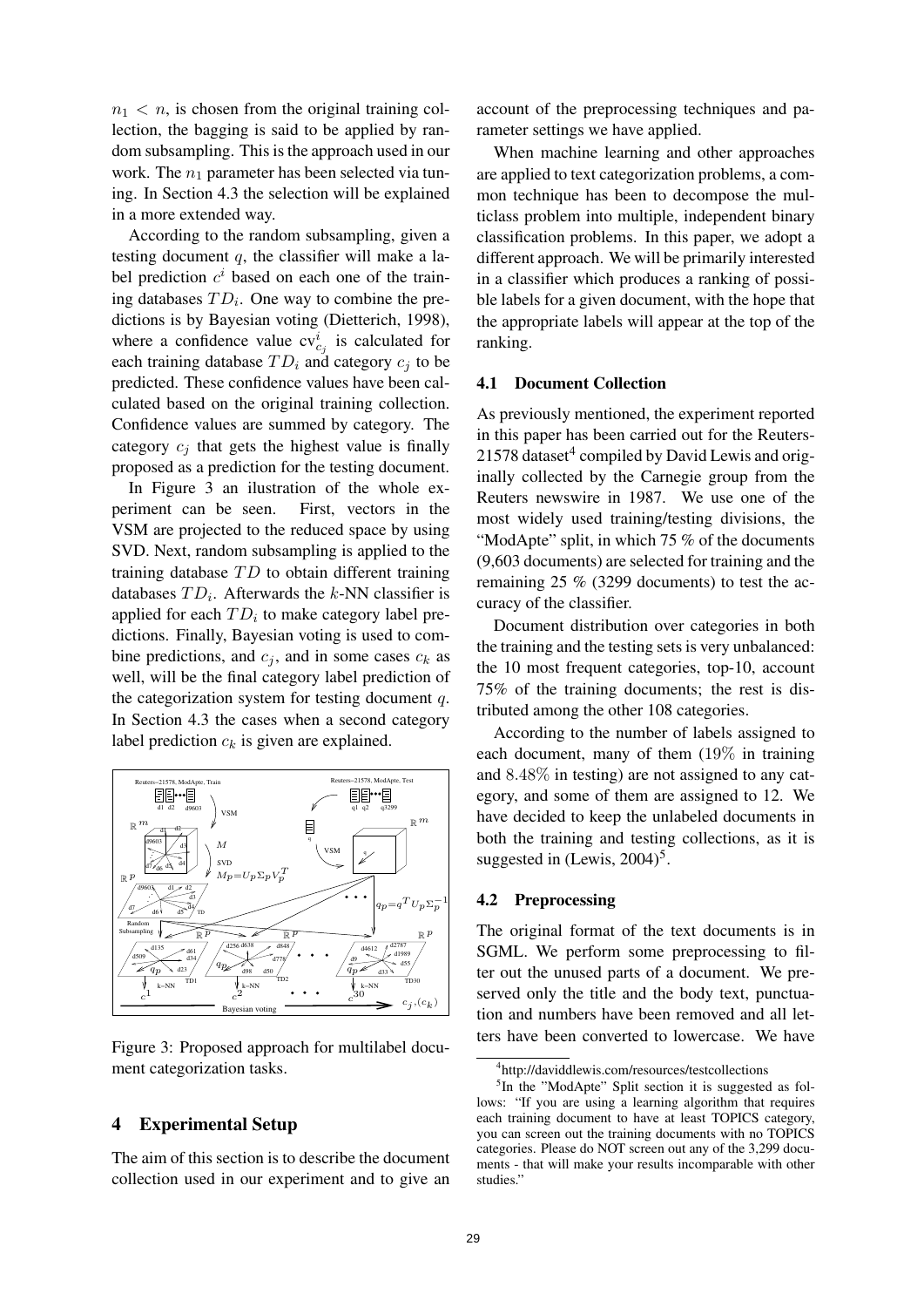used the tools provided in the web<sup>6</sup> in order to extract text and categories from each document. We have stemmed the training and testing documents by using the Porter stemmer (Porter, 1980)<sup>7</sup>. By using it, case and flection information are removed from words. Consequently, the same experiment has been carried out for the two forms of the document collection: word-forms and Porter stems.

According to the dimension reduction, we have created the matrices for the two mentioned document collection forms. The sizes of the training matrices created are  $15591 \times 9603$  for wordforms and  $11114 \times 9603$  for Porter stems. Different number of dimensions have been experimented  $(p = 100, 300, 500, 700).$ 

## 4.3 Parameter setting

We have designed our experiment in order to optimize the microaveraged  $F_1$  score. Based on previous experiments (Zelaia et al., 2005), we have set parameter k for the k-NN algorithm to  $k = 3$ . This way, the  $k$ -NN classifier will give a category label prediction based on the categories of the 3 nearest ones.

On the other hand, we also needed to decide the number of training databases  $TD_i$  to create. It has to be taken into account that a high number of training databases implies an increasing computational cost for the final classification system. We decided to create 30 training databases. However, this is a parameter that has not been optimized.

There are two other parameters which have been tuned: the size of each training database and the threshold for multilabeling. We now briefly give some cues about the tuning performed.

#### 4.3.1 The size of the training databases

As we have previously mentioned, documents have been randomly selected from the original training database in order to construct the 30 training databases  $TD_i$  used in our classification system. There are  $n = 9,603$  documents in the original Reuters training collection. We had to decide the number of documents to select in order to construct each  $TD_i$ . The number of documents selected from each category preserves the proportion of documents in the original one. We have experimented to select different numbers  $n_1 < n$  of documents, according to the following formula:

$$
n_1 = \sum_{i=1}^{115} 2 + \frac{t_i}{j}, \qquad j = 10, 20, \dots, 70,
$$

where  $t_i$  is the total number of training documents in category  $i$ . In Figure 4 it can be seen the variation of the  $n_1$  parameter depending on the value of parameter  $j$ . We have experimented different  $j$ values, and evaluated the results. Based on the results obtained we decided to select  $j = 60$ , which means that each one of the 30 training databases will have  $n_1 = 298$  documents. As we can see, the final classification system will be using training databases which are quite smaller that the original one. This gives a lower computational cost, and makes the classification system faster.



Figure 4: Random subsampling rate.

#### 4.3.2 Threshold for multilabeling

The k-NN algorithm predicts a unique category label for each testing document, based on the ranked list of categories obtained for each training database  $TD_i^8$ . As previously mentioned, we use Bayesian voting to combine the predictions.

The Reuters-21578 is a multilabel database, and therefore, we had to decide in which cases to assign a second category label to a testing document. Given that  $c_i$  is the category with the highest value in Bayesian voting and  $c_k$  the next one, the second  $c_k$  category label will be assigned when the following relation is true:

 $cv_{c_k} > cv_{c_i} \times r$ ,  $r = 0.1, 0.2, ..., 0.9, 1$ 

In Figure 5 we can see the mean number of categories assigned to a document for different values

<sup>6</sup> http://www.lins.fju.edu.tw/∼tseng/Collections/Reuters-21578.html

<sup>7</sup> http://tartarus.org/martin/PorterStemmer/

<sup>&</sup>lt;sup>8</sup>It has to be noted that unlabeled documents have been preserved, and thus, our classification system treats unlabeled documents as documents of a new category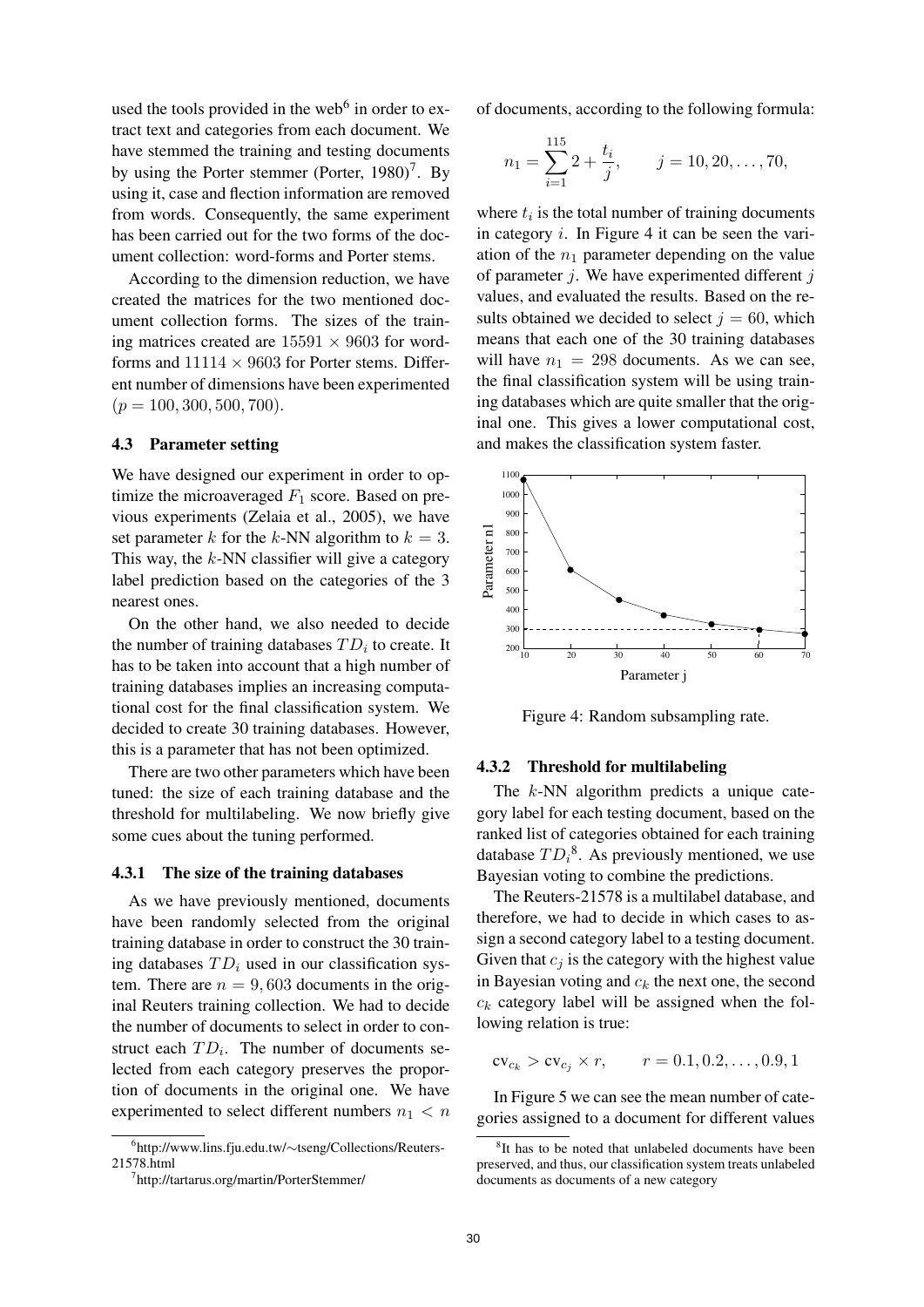of r. Results obtained were evaluated and based on them we decided to select  $r = 0.4$ , which corresponds to a ratio of 1.05 categories.



Figure 5: Threshold for multilabeling.

#### 5 Experimental Results

In Table 3 microaveraged  $F_1$  scores obtained in our experiment are shown. As it could be expected, a simple stemming process increases slightly results, and it can be observed that the best result for the three category subsets has been obtained for the stemmed corpus, even though gain is low (less than 0.6).

The evaluation for the Top-10 category subset gives the best results, reaching up to 93.57%. In fact, this is the expected behavior, as the number of categories to be evaluated is small and the number of documents in each category is high. For this subset the best result has been obtained for 100 dimensions, although the variation is low among results for 100, 300 and 500 dimensions. When using higher dimensions results become poorer.

According to the  $R(90)$  and  $R(115)$  subsets, the best results are 87.27% and 87.01% respectively. Given that the difficulty of these subsets is quite similar, their behavior is also analogous. As we can see in the table, most of the best results for these subsets have been obtained by reducing the dimension of the space to 500.

## 6 Conclusions and Future Work

In this paper we present an approach for multilabel document categorization problems which consists in a multiclassifier system based on the  $k$ -NN algorithm. The documents are represented in a reduced dimensional space calculated by SVD. We want to emphasize that, due to the multilabel character of the database used, we have adapted the

|                | Dimension reduction |       |       |       |
|----------------|---------------------|-------|-------|-------|
| Corpus         | 100                 | 300   | 500   | 700   |
| Words(10)      | 93.06               | 93.17 | 93.44 | 92.00 |
| Porter $(10)$  | 93.57               | 93.20 | 93.50 | 92.57 |
| Words(90)      | 84.90               | 86.71 | 87.09 | 86.18 |
| Porter $(90)$  | 85.34               | 86 64 | 87.27 | 86.30 |
| Words(115)     | 84.66               | 86.44 | 86.73 | 85.84 |
| Porter $(115)$ | 85 13               | 86.47 | 87.01 | 86.00 |

Table 3: Microaveraged  $F_1$  scores for Reuters-21578 ModApte split.

classification system in order for it to be multilabel too. The learning of the system has been unique (9603 training documents) and the category label predictions made by the classifier have been evaluated on the testing set according to the three category sets: top-10,  $R(90)$  and  $R(115)$ . The microaveraged  $F_1$  scores we obtain are among the best reported for the Reuters-21578.

As future work, we want to experiment with generating more than 30 training databases, and in a preliminary phase select the best among them. The predictions made using the selected training databases will be combined to obtain the final predictions.

When there is a low number of documents available for a given category, the power of LSI gets limited to create a space that reflects interesting properties of the data. As future work we want to include background text in the training collection and use an expanded term-document matrix that includes, besides the 9603 training documents, some other relevant texts. This may increase results, specially for the categories with less documents (Zelikovitz and Hirsh, 2001).

In order to see the consistency of our classifier, we also plan to repeat the experiment for the RCV1 (Lewis et al., 2004), a new benchmark collection for text categorization tasks which consists of 800,000 manually categorized newswire stories recently made available by Reuters.

#### 7 Acknowledgements

This research was supported by the University of the Basque Country (UPV00141.226-T-15948/2004) and Gipuzkoa Council in a European